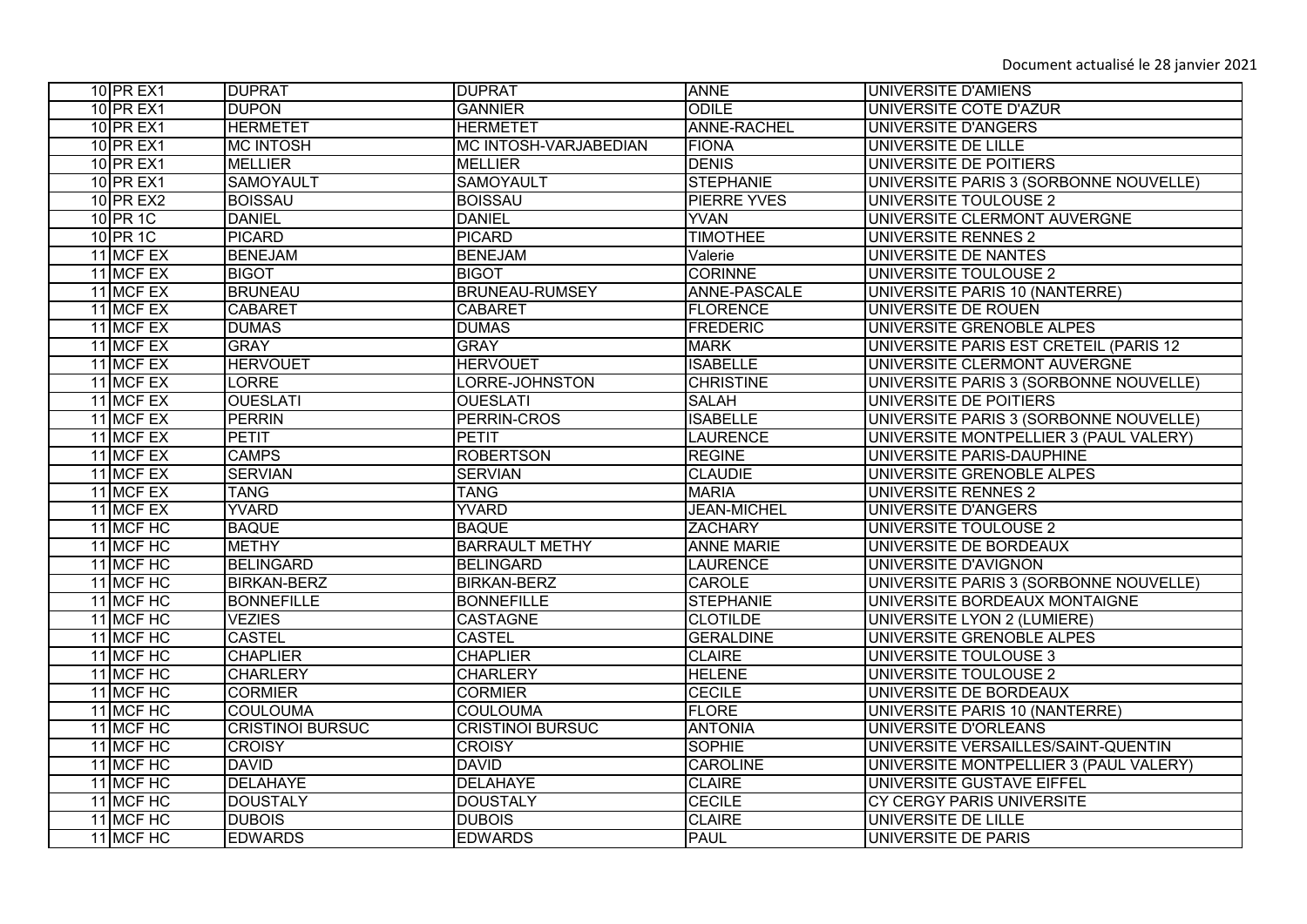| 11 MCF HC        | <b>EPINOUX</b>       | EPINOUX-POUGNANT      | <b>ESTELLE</b>    | UNIVERSITE DE LIMOGES                  |
|------------------|----------------------|-----------------------|-------------------|----------------------------------------|
| 11 MCF HC        | <b>FIGUEIREDO</b>    | <b>FIGUEIREDO</b>     | Yves              | UNIVERSITE SORBONNE UNIVERSITE         |
| 11 MCF HC        | <b>FOLIARD</b>       | <b>FOLIARD</b>        | <b>DANIEL</b>     | UNIVERSITE PARIS 10 (NANTERRE)         |
| 11 MCF HC        | <b>FORD</b>          | <b>FORD</b>           | <b>JOHN</b>       | <b>INSTITUT NATIONAL UNIV. D'ALBI</b>  |
| 11 MCF HC        | <b>FOUASSIER</b>     | <b>FOUASSIER-TATE</b> | <b>FREDERIQUE</b> | UNIVERSITE DE TOURS                    |
| 11 MCF HC        | <b>FOURCADE</b>      | <b>FOURCADE</b>       | <b>GUILLAUME</b>  | UNIVERSITE SORBONNE UNIVERSITE         |
| 11 MCF HC        | <b>FREROT</b>        | <b>FREROT</b>         | <b>CECILE</b>     | UNIVERSITE GRENOBLE ALPES              |
| 11 MCF HC        | <b>GACHON</b>        | <b>GACHON</b>         | <b>NICOLAS</b>    | UNIVERSITE MONTPELLIER 3 (PAUL VALERY) |
| 11 MCF HC        | <b>GALLIEN</b>       | <b>GALLIEN</b>        | <b>CLAIRE</b>     | UNIVERSITE MONTPELLIER 3 (PAUL VALERY) |
| 11 MCF HC        | <b>CLOISEAU</b>      | Gilles Cloiseau       | <b>GILLES</b>     | UNIVERSITE D'ORLEANS                   |
| 11 MCF HC        | <b>GODET</b>         | <b>GODET</b>          | <b>AURELIE</b>    | <b>UNIVERSITE DE PARIS</b>             |
| 11 MCF HC        | <b>GOUIRAND</b>      | <b>GOUIRAND</b>       | <b>OLIVIER</b>    | UNIVERSITE DE TOULON (VAR)             |
| 11 MCF HC        | <b>JAMET</b>         | <b>JAMET</b>          | <b>PIERRE</b>     | UNIVERSITE DE BESANCON                 |
| 11 MCF HC        | <b>KOSTANTZER</b>    | <b>KOSTANTZER</b>     | <b>STÉPHANE</b>   | UNIVERSITE DE STRASBOURG               |
| 11 MCF HC        | <b>LA CASSAGNERE</b> | LA CASSAGNERE         | Mathilde          | UNIVERSITE DE SAVOIE MONT-BLANC        |
| 11 MCF HC        | <b>LAGOGUEY</b>      | <b>LAGOGUEY</b>       | <b>HERVE</b>      | UNIVERSITE DE REIMS                    |
| 11 MCF HC        | LEHNI                | <b>LEHNI</b>          | <b>CAROLINE</b>   | UNIVERSITE DE STRASBOURG               |
| 11 MCF HC        | <b>LEROY</b>         | LEROY                 | <b>MAXIME</b>     | UNIVERSITE DE MULHOUSE                 |
| 11 MCF HC        | <b>MESKILL</b>       | <b>MESKILL</b>        | <b>LYNN</b>       | UNIVERSITE DE PARIS                    |
| 11 MCF HC        | <b>MINGANT</b>       | <b>MINGANT</b>        | Nolwenn           | UNIVERSITE DE NANTES                   |
| 11 MCF HC        | <b>MONTHEARD</b>     | <b>MONTHEARD</b>      | <b>ORIANE</b>     | UNIVERSITE DE ROUEN                    |
| 11 MCF HC        | <b>MORT</b>          | <b>MORT</b>           | <b>SEBASTIEN</b>  | UNIVERSITE DE LORRAINE                 |
| 11 MCF HC        | <b>MULLEN</b>        | <b>MULLEN</b>         | <b>ELIZABETH</b>  | UNIV. DE BRETAGNE OCCIDENTALE (BREST)  |
| 11 MCF HC        | <b>PECMAN</b>        | <b>PECMAN PICKERN</b> | <b>MOJCA</b>      | UNIVERSITE DE PARIS                    |
| 11 MCF HC        | <b>PEROTTO</b>       | <b>PEROTTO</b>        | Anne-Lise         | UNIVERSITE DE SAVOIE MONT-BLANC        |
| 11 MCF HC        | <b>PERROT</b>        | <b>PERROT</b>         | <b>CECILE</b>     | UNIVERSITE RENNES 2                    |
| 11 MCF HC        | <b>POIRE</b>         | <b>POIRE</b>          | <b>CHRISTOPHE</b> | UNIVERSITE DE LORRAINE                 |
| 11 MCF HC        | <b>PORION</b>        | <b>PORION</b>         | <b>STEPHANE</b>   | UNIVERSITE DE TOURS                    |
| 11 MCF HC        | <b>CHEHIH</b>        | <b>RAMDANI</b>        | <b>FATMA</b>      | UNIVERSITE DE LILLE                    |
| 11 MCF HC        | <b>SABER</b>         | <b>SABER</b>          | <b>ANTHONY</b>    | <b>ENS CACHAN</b>                      |
| 11 MCF HC        | <b>SANSONETTI</b>    | <b>SANSONETTI</b>     | <b>LAETITIA</b>   | UNIVERSITE PARIS 10 (NANTERRE)         |
| 11 MCF HC        | <b>SAVARIC</b>       | <b>SAVARIC</b>        | <b>MICHEL</b>     | UNIVERSITE DE BESANCON                 |
| 11 MCF HC        | <b>SOLBIAC</b>       | <b>SOLBIAC</b>        | <b>RODOLPHE</b>   | UNIVERSITE DES ANTILLES                |
| 11 MCF HC        | <b>LUX</b>           | <b>STERRITT</b>       | <b>LAURENCE</b>   | UNIVERSITE AIX-MARSEILLE               |
| 11 MCF HC        | <b>VAUGHAN</b>       | <b>VAUGHAN</b>        | <b>GÉRALDINE</b>  | UNIVERSITE DE ROUEN                    |
| 11 MCF HC        | <b>VUILLEMIN</b>     | <b>VUILLEMIN</b>      | RÉMI              | UNIVERSITE DE STRASBOURG               |
| 11 MCF HC        | <b>PREVOST</b>       | <b>YOUSFI</b>         | <b>CECILE</b>     | UNIVERSITE PARIS 3 (SORBONNE NOUVELLE) |
| <b>11 PR EX1</b> | <b>ANTOLIN</b>       | <b>ANTOLIN-PIRES</b>  | <b>PASCALE</b>    | UNIVERSITE BORDEAUX MONTAIGNE          |
| <b>11 PR EX1</b> | <b>BALLIER</b>       | <b>BALLIER</b>        | <b>NICOLAS</b>    | <b>UNIVERSITE DE PARIS</b>             |
| <b>11 PR EX1</b> | <b>CARDIN</b>        | <b>CARDIN</b>         | <b>BERTRAND</b>   | UNIVERSITE DE CAEN                     |
| <b>11 PR EX1</b> | <b>DAVISON</b>       | <b>DAVISON</b>        | <b>CLAIRE</b>     | UNIVERSITE PARIS 3 (SORBONNE NOUVELLE) |
| <b>11 PR EX1</b> | <b>BROCHON</b>       | <b>DURRANS</b>        | <b>STEPHANIE</b>  | UNIVERSITE BORDEAUX MONTAIGNE          |